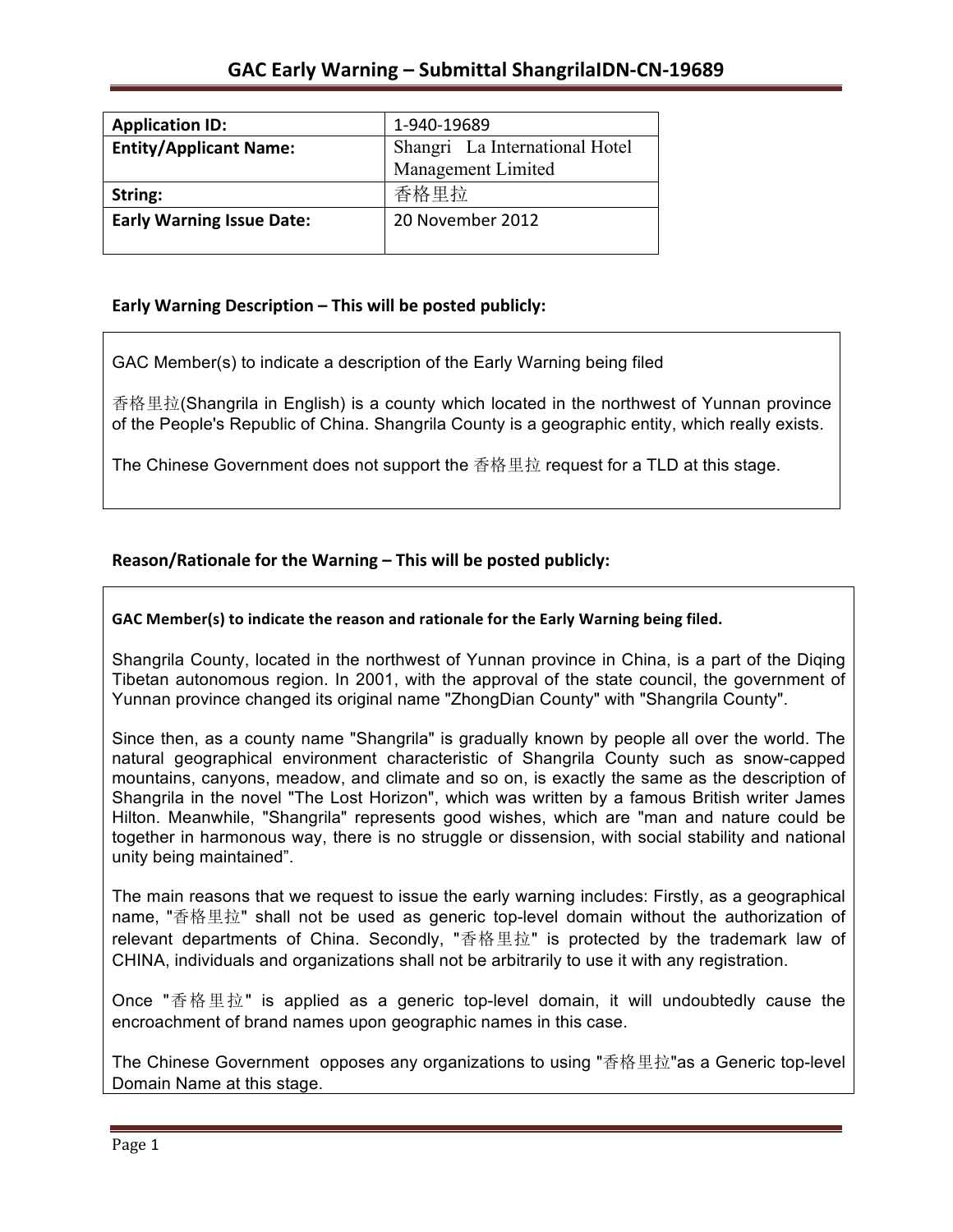# **Supporting GAC Members (Optional):**

### **I** l agree to include the supporting GAC members in the publication of this Early Warning

## **Possible Remediation steps for Applicant – This will be posted publicly:**

GAC Member(s) to identify possible remediation steps to be taken by the applicant - The applicant should withdraw their application based on the information provided above

## Further Notes from GAC Member(s) (Optional) – This will be posted publicly: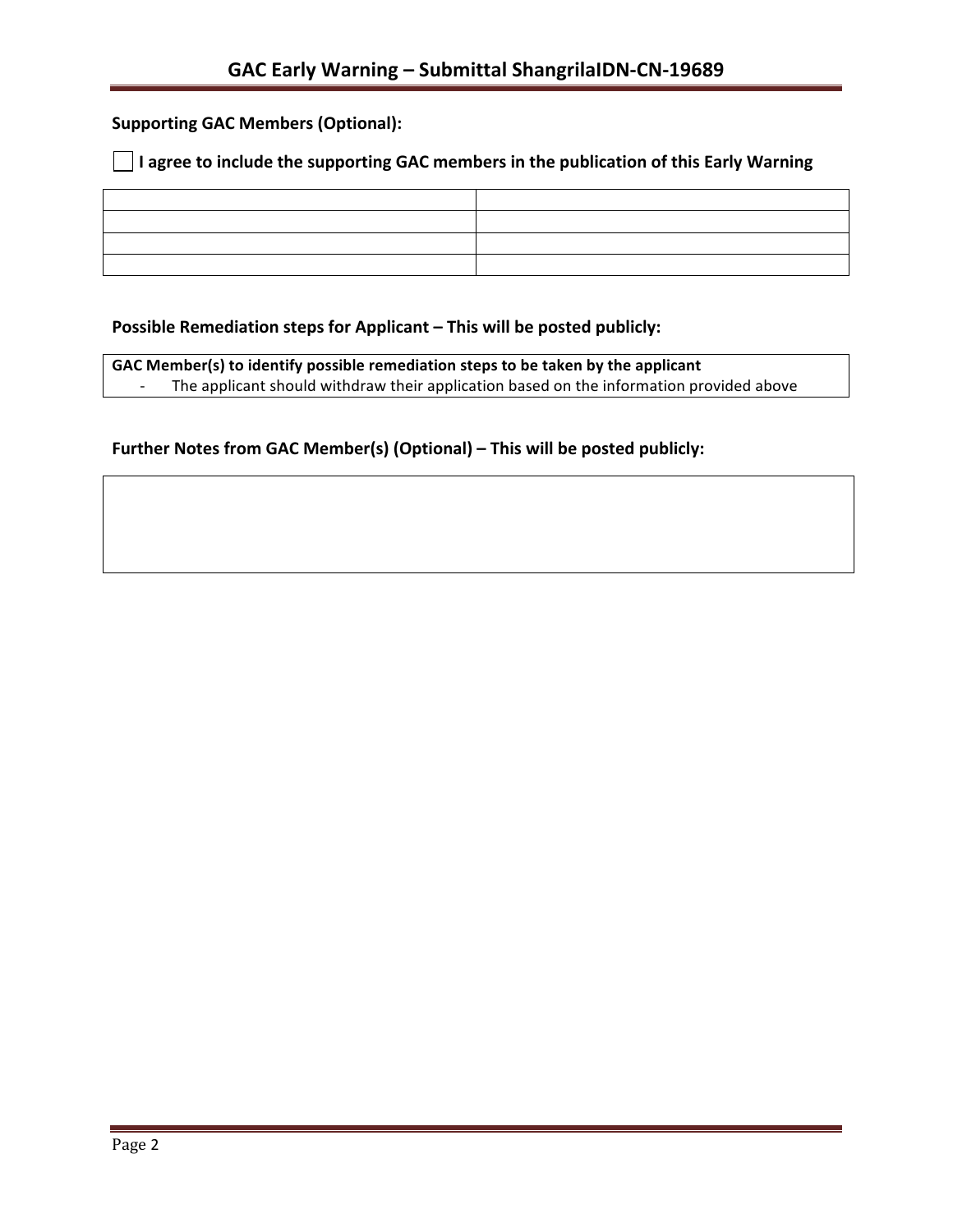# **INFORMATION FOR APPLICANTS**

## **About GAC Early Warning**

The GAC Early Warning is a notice only. It is not a formal objection, nor does it directly lead to a process that can result in rejection of the application. However, a GAC Early Warning should be taken seriously as it raises the likelihood that the application could be the subject of GAC Advice on New gTLDs or of a formal objection at a later stage in the process. Refer to section 1.1.2.4 of the Applicant Guidebook (http://newgtlds.icann.org/en/applicants/agb) for more information on GAC Early Warning.

## **Instructions if you receive the Early Warning**

**ICANN** strongly encourages you work with relevant parties as soon as possible to address the concerns **voiced in the GAC Early Warning.** 

#### **Asking questions about your GAC Early Warning**

If you have questions or need clarification about your GAC Early Warning, please contact gacearlywarning@gac.icann.org. As highlighted above, ICANN strongly encourages you to contact gacearlywarning@gac.icann.org as soon as practicable regarding the issues identified in the Early Warning. 

#### **Continuing with your application**

If you choose to continue with the application, then the "Applicant's Response" section below should be completed. In this section, you should notify the GAC of intended actions, including the expected completion date. This completed form should then be sent to gacearlywarning@gac.icann.org. If your remediation steps involve submitting requests for changes to your application, see the change request process at http://newgtlds.icann.org/en/applicants/customer-service/change-requests.

In the absence of a response, ICANN will continue to process the application as submitted.

#### **Withdrawing your application**

If you choose to withdraw your application within the 21-day window to be eligible for a refund of 80% of the evaluation fee (USD 148,000), please follow the withdrawal process published at http://newgtlds.icann.org/en/applicants/customer-service/withdrawal-refund. Note that an application can still be withdrawn after the 21-day time period; however, the available refund amount is reduced. See section 1.5 of the Applicant Guidebook.

For questions please contact: gacearlywarning@gac.icann.org